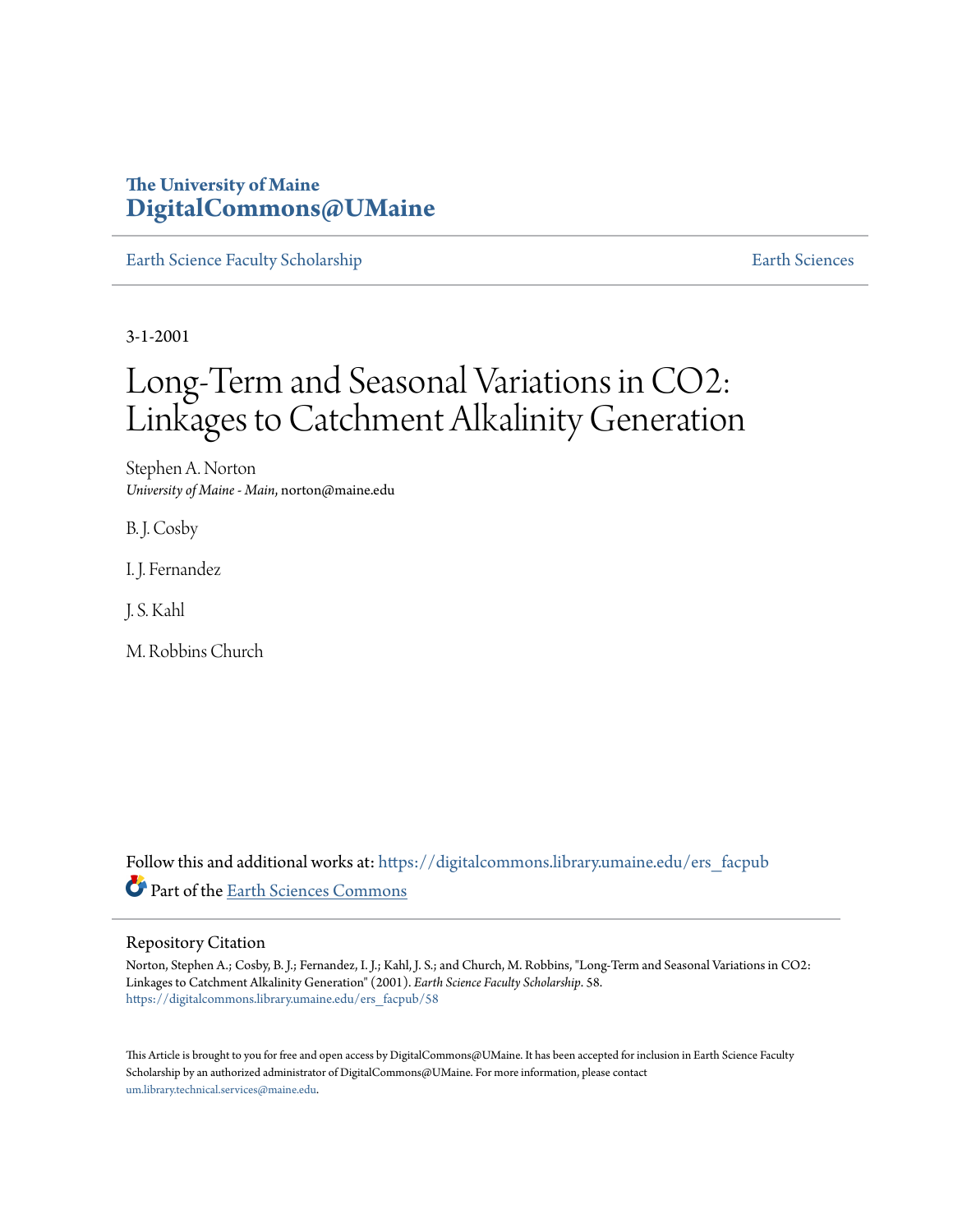

## Long-term and seasonal variations in CO<sub>2</sub>: linkages to catchment **alkalinity generation**

Stephen A. Norton<sup>1</sup>, Bernard J. Cosby<sup>2</sup>, Ivan J. Fernandez<sup>3</sup>, Jeffrey S. Kahl<sup>4</sup> and M. Robbins  $Church<sup>5</sup>$ 

<sup>1</sup>Dept. of Geological Sciences, University of Maine, Orono, ME, USA

2 Dept. of Environmental Sciences, University of Virginia, Charlottesville, VA, USA

3 Dept. of Plant, Soil, and Environmental Sciences, University of Maine, Orono, ME, USA

4 George J. Mitchell Center, University of Maine, Orono, ME, USA

5 US Environmental Protection Agency, Corvallis, Oregon, USA

e-mail for corresponding author: Norton@Maine.Edu

## **Abstract**

As atmospheric emissions of S have declined in the Northern Hemisphere, there has been an expectation of increased pH and alkalinity in streams believed to have been acidified by excess S and N. Many streams and lakes have not recovered. Evidence from East Bear Brook in Maine, USA and modelling with the groundwater acid-base model MAGIC (Cosby *et al.* 1985a,b) indicate that seasonal and yearly variations in soil PCO<sub>2</sub> are adequate to enhance or even reverse acid-base (alkalinity) changes anticipated from modest decreases of SO<sub>4</sub> in surface waters. Alkalinity is generated in the soil by exchange of H<sup>+</sup> from dissociation of  $H_2CO_3$ , which in turn is derived from the dissolving of soil  $CO_2$ . The variation in soil PCO<sub>2</sub> produces an alkalinity variation of up to 15 meq L<sup>-1</sup> in stream water. Detecting and relating increases in alkalinity to decreases in stream  ${SO_4}$  are significantly more difficult in the short term because of this effect. For example, modelled alkalinity recovery at Bear Brook due to a decline of 20 meq  $SO_4 L^{-1}$  in soil solution is compensated by a decline from 0.4 to 0.2% for soil air PCO<sub>2</sub>. This compensation ability decays over time as base saturation declines. Variable  $\text{PCO}_2$  has less effect in more acidic soils. Short-term decreases of  $PCO_2$  below the long-term average value produce short-term decreases in alkalinity, whereas short-term increases in  $PCO_2$  produce shortterm alkalization. Trend analysis for detecting recovery of streams and lakes from acidification after reduced atmospheric emissions will require a longer monitoring period for statistical significance than previously appreciated.

**Keywords**: CO<sub>2</sub>, alkalinity, acidification, recovery, soils, climate change

## **Introduction**

In the last two decades, European and North American countries have adopted various protocols for control of atmospheric emissions of S (e.g. the U. S. Clean Air Act and Amendments of 1970 and 1990). Implementation of these protocols is underway. As a consequence of reduced emissions of S (NADP, 1998; UN ECE, 1994), atmospheric concentrations and deposition of  $SO_4$  have declined substantially. Surface waters have responded with decreased SO4 (e.g. Kopácek *et al.*, 1998; Stoddard *et al.*, 1999). In the northeastern U.S., the pH of precipitation has increased concurrently, even as  $NO<sub>3</sub>$  concentrations in precipitation have remained essentially constant. Scientists and policy makers expected that the pH of surface waters would increase as SO<sub>4</sub> declined and the pH of precipitation rose (Reuss *et al.*, 1987). Monitoring studies indicate that most streams and lakes have lower  $SO_4$  but many surface waters have not

responded with higher pH. For example, Clair *et al.* (1995) identified many lakes and streams from Ontario to Newfoundland, Canada, that continued to acidify, even as SO4 declined in precipitation and surface waters. Driscoll *et al.* (1989) believed that the lack of response of stream pH to higher pH and decreased  $SO_4$  in precipitation at Hubbard Brook Experimental Forest, New Hampshire, USA, related to decreases in the concentrations of neutralizing base cations in precipitation. Similarly, in the Catskill Mountains of New York, USA, although some streams had increased pH as stream  $\text{SO}_4$  declined over the last decade, some streams have continued to acidify (Stoddard *et al.*, 1998a,b). Across the northeastern USA, Clow and Mast (1999) found declining  $\mathrm{SO}_4$  in precipitation and streams, but not a ubiquitous decline in alkalinity. They suggested that the delayed response of alkalinity may have been caused by recovering soil basesaturation levels. In Maine, USA, Kahl *et al.* (1993) found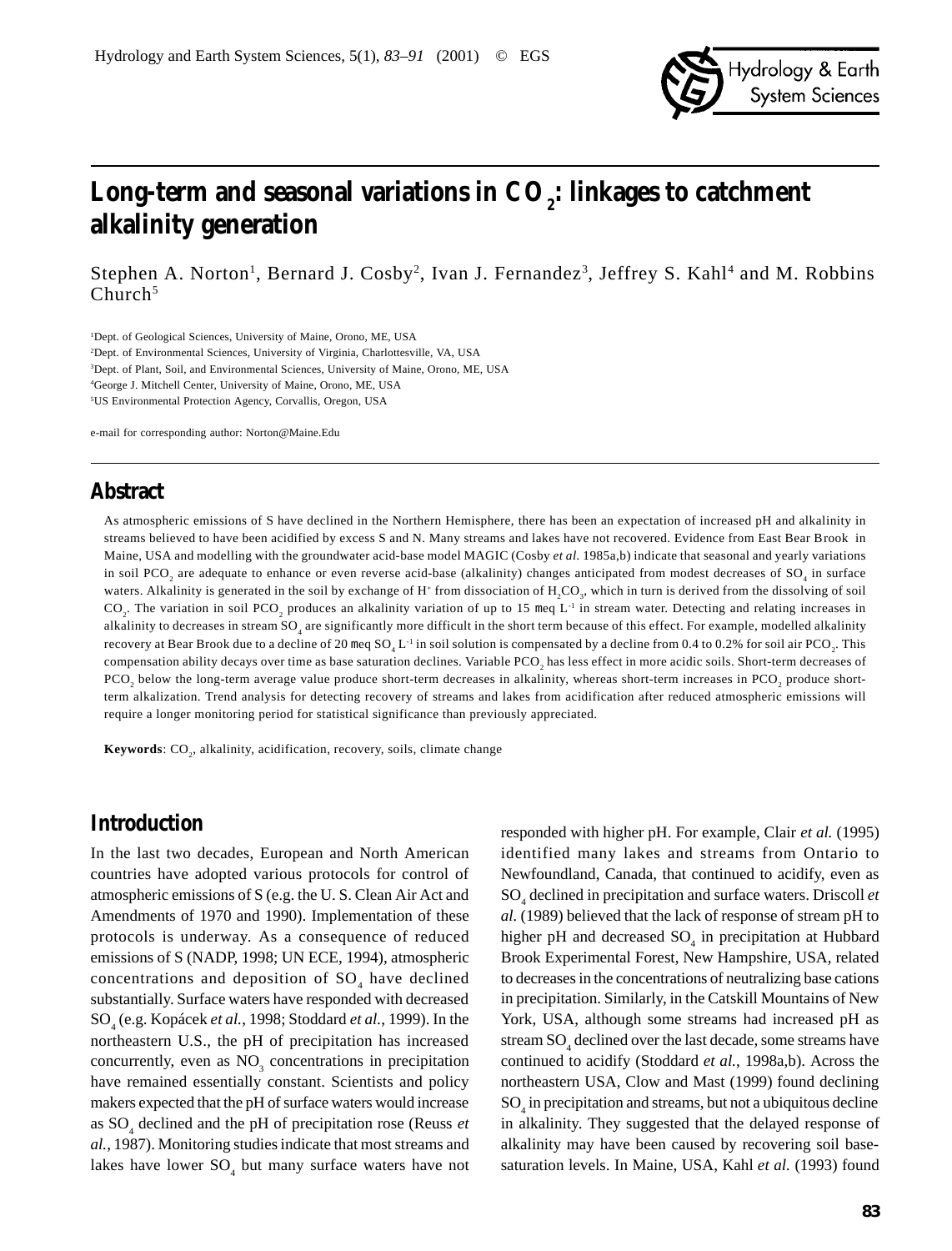that a group of lakes increased in alkalinity through the 1980s in response to decreasing  $SO_4$ . Some of these lakes, however, have experienced declines in pH and alkalinity since 1990, in spite of continued decline in atmospheric  $SO_4$  and relatively constant  $NO<sub>3</sub>$ . These declines in pH were accompanied in many cases by decreases in the concentration of base cations in the lake water.

The enigma is that, on a regional scale, many surface waters have experienced declines in the concentration of  ${SO_4}$ , some have had significant declines in  $NO_3$  (Mitchell *et al.*, 1996; Stoddard *et al.*, 1999), but not all surface waters have responded with increasing pH and alkalinity. This lack of clear response to air pollution controls is of interest to policy makers, as well as to scientists.

Many studies (e.g. Castelle and Galloway, 1993) demonstrate strong seasonality for stream alkalinity and soil  $\text{PCO}_2$ . Spring and fall alkalinity are low compared to summer alkalinity; these temporal relationships are linked to higher respiration during warmer months, and dilution of groundwater by surface runoff in the spring and fall (e.g. Stoddard, 1987). East Bear Brook in Maine (BBWM) (Norton and Fernandez, 1999) is an intensively studied system where decreasing  $SO_4$  atmospheric deposition has not produced an increase in stream pH and alkalinity. BBWM is a paired catchment study underway since 1987. From 1987 to 1999, the volume-weighted mean annual alkalinity of East Bear Brook declined from about 8 meq  $L<sup>-1</sup>$  to 0 meq  $L<sup>-1</sup>$ . We present empirical data from East Bear Brook on a soil PCO<sub>2</sub> mechanism that may partially control this longer-term decline in the stream water alkalinity, occurring independently of anthropogenic acidification, chemical weathering, seasonality, and hydrological variation.

## **Methods**

#### SITE DESCRIPTION AND COLLECTIONS

The Bear Brook Watershed in Maine (BBWM) is a paired catchment investigation of the effects of artificial acidification on stream water chemistry, soils, and vegetation. East Bear Brook, the reference catchment, has an area of 10 ha, an average slope of 30%, and is underlain predominantly by Spodosols developed on till. Monitoring since 1987 includes weekly precipitation chemistry and volume, chemistry of approximately 250 stream samples per year with high frequency sampling during high discharge, and discharge measurements at five minute intervals. The headwater stream has low alkalinity (*ca*. 0 meg L<sup>-1</sup> in 1999) and low dissolved organic carbon (DOC) (*ca*. 2 mg L-1). A detailed description of the catchment, methods and results of chemical analysis have been presented by Norton and

Fernandez (1999) and Norton *et al.* (1999).

We measured the concentration of soil air  $CO_2$  in BBWM soil profiles for two years (1988–1990), including both winters. Soil air tubes were established in East Bear to collect soil air at the base of the O horizon, mid-B, and bottom of the B. As many as 20 concurrent (one-day of collection) soil air samples were collected at several depths in the soil and at multiple sites. Nearly all the soils at BBWM are freely drained and thus we assume that most groundwater below the zone of saturation equilibrates with a  $PCO<sub>2</sub>$  equivalent to that of the lower B horizon. Here we use data only from the lower B horizon. Fernandez *et al.* (1993) give details of the methods.

## **Results**

#### SUMMARY OF THE CHEMISTRY OF RUNOFF

The pH and alkalinity of waters draining a forest are controlled by a number of factors including: supplies of strong acid anions  $(SO_4 + NO_3 + Cl + F = SAA)$  and strong base cations  $(Ca+K+Mg+Na = SBC)$  from the atmosphere; chemical weathering and net ion exchange; and production of the weak acid anions (WAA) from  $H_2CO_3$  and dissolved organic acids (from DOC). Changes in biomass may influence several SAAs and SBCs, as well as DOC through a variety of mechanisms. Change in alkalinity depends on changes in the concentrations of SAA, SBC, or WAA.

SAA: The concentration of  $\mathrm{SO}_4$  in precipitation at BBWM declined gradually from 1988 to 1999, as it did in precipitation and in many surface waters in the northeastern USA (Stoddard *et al.*, 1999). The decline in atmospheric deposition has caused a decrease in  $SO_4$  concentration in East Bear Brook of approximately 15 meq  $L<sup>-1</sup>$  (15%) over the same period (Norton *et al.*, 1999). The concentration of NO<sub>3</sub> has been relatively unchanged in wet precipitation at BBWM during this period. Stream concentration and export of  $\mathrm{NO}_3^{}$  reached a peak at BBWM about 1990 but decreased in East Bear runoff over the next nine years, as it has in many headwater surface waters in the northeastern USA (Mitchell *et al.*, 1996). Volume-weighted concentration is now about 2 to 3 meq  $L^{-1}$ . Chloride at BBWM is apparently derived entirely from atmospheric deposition of marine aerosols. The concentration of Cl in precipitation varies seasonally, with lower concentrations in the May–September period. The outflow concentration is damped significantly as a consequence of mixing of "old" and "new" water. Stream Cl declined from 1978 to 1991, followed by an increase to 1999. The annual volume-weighted mean values range from about 60 to 70 meq Cl  $L^{-1}$ . Sulfate from marine aerosols is, on an equivalent basis, 10% of Cl. Thus, long-term variation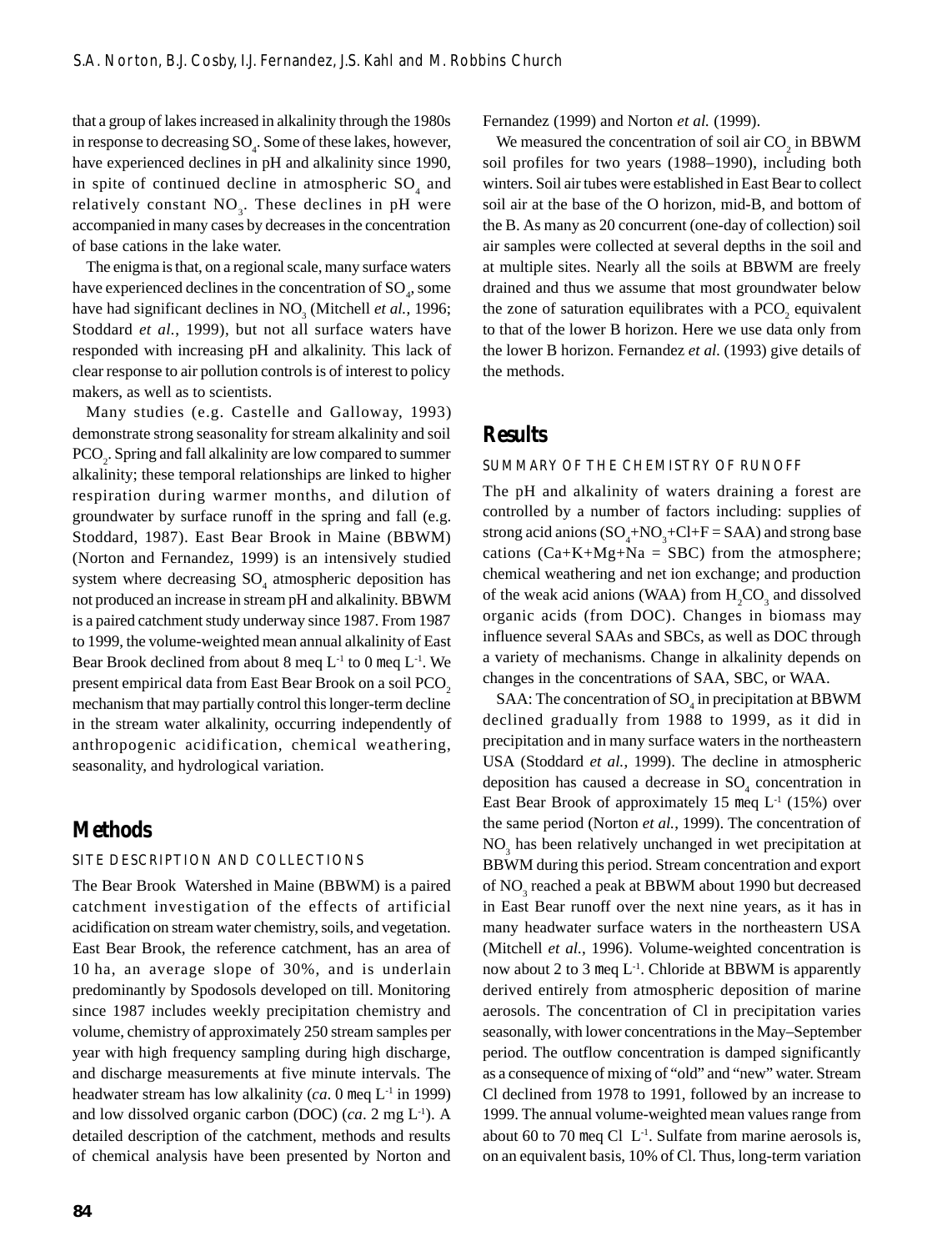of the  ${SO_4}$  in the marine aerosol component flux is only about 1 meq  $SO_4 L^{-1}$  in stream water. Most of the stream F, about 1 meq  $L^{-1}$ , is derived from weathering. In summary, concentrations of some individual SAA in East Bear runoff have remained relatively constant during the 11-year period of observation but the sum of SAA has declined approximately 40 meq L-1, primarily due to declines in stream NO<sub>3</sub> (15 meq L<sup>-1</sup>) and SO<sub>4</sub> (20 meq L<sup>-1</sup>) (Kahl *et al.*, 1999).

SBC: Concentrations of SBC in wet atmospheric deposition, corrected for marine salts, were only a few meq L-1. Thus total atmospheric SBC varied consistently with Cl. Rates of release of SBC from chemical weathering rates, normalised to the concentration of Si, appear to be relatively constant from year to year (Uddameri *et al.*, 1995). Although there is a seasonal variation in stream chemistry associated with ion exchange of Na and Mg (from marine aerosols) for Ca and K (Norton and Kahl, in press), there is little net change in the sum of SBC derived from marine aerosols. We have not quantified biomass accumulation rate (and thus storage of SBC) at BBWM. However, changes in net storage would not vary strongly on a yearly basis in the absence of harvesting, substantial defoliation, or fire. Overall, SBC have decreased about 40 meg  $L^{-1}$  in East Bear Brook through the period of record (Norton *et al.*, 1999). This is comparable to the decline in SAA.

WAA: The concentration of DOC averaged close to 2 mg  $L^{-1}$  over the 11 year record of stream chemistry with no longterm systematic change. Kahl *et al.* (1989) and David *et al.* (1992) estimated that the charge density for the organic anions was approximately 5 meq mg $^{-1}$  DOC L $^{-1}$ . Thus, total organic anions are typically  $<10$  meq  $L^{-1}$  and range up to 20 meq L-1 during periods of high discharge. Changes in DOC (and related organic acidity) are likely not responsible for the modest decline in alkalinity at East Bear Brook.

Alkalinity and pH: The paradox at East Bear Brook and at some other localities in the northeastern USA is that as the



Fig. 1. *Measured alkalinity (meq L-1) in East Bear Brook for 1988 (circles) and 1999 (crosses) for all stream samples.*



Fig. 2. (a) Percent CO<sub>2</sub> in soil air (diamonds) at 50 cm in the *mineral soil (C horizon) at East Bear Brook in Maine. Julian time starts on October 3, 1988. January 1, 1989 and 1990 (vertical lines) are Julian Days 89 and 454. Synchronous data are from different air tubes on different plots.*

*(b) Alkalinity (triangles) of East Bear Brook during high discharge*  $(>0.5 \text{ ft}^3 \text{ sec}^1, >14 \text{ L } \text{ sec}^1)$  for January to April for 1989 and 1990. *Synchronous data are from ISCO™ auto-samplers, typically taken every two hours on both sides of high discharge hydrographs.*

concentrations of SAA, dominated by  $SO_4$  and  $NO_3$ , have declined in streams and lakes, the concentrations of SBC have declined as much or more, and alkalinity has declined, contrary to expectation (Fig. 1). Alkalinity at East Bear Brook has a strong seasonal pattern. It is typically low early in the year, declines to a minimum during snowmelt and early spring rains, climbs to a peak at very low flow (deep flow paths), and then declines during fall rains. In 1988, minimum alkalinity was approximately 0 meq  $L<sup>-1</sup>$  whereas by 1999 the pattern persisted but the minimum reached was  $-10$  meq  $L^{-1}$ (Fig. 2). East Bear had become more acidic.

#### SOIL PCO<sub>2</sub>

Synchronously collected samples of soil air from different soil depths revealed a concentration gradient for  $CO_2$  from 0.1 to 1.0% from the O horizon to the C horizon. This depth trend for PCO<sub>2</sub> is opposite the trend in CO<sub>2</sub> generation in the soil from respiration, because  $CO_2$  generated in the forest floor and uppermost mineral soil is readily lost to the atmosphere. Production of  $CO_2$  decreases with depth in the soil but  $CO_2$  is more efficiently retained in deeper soil pore space resulting in increasing  $PCO<sub>2</sub>$  with depth. The increase depends on season, soil texture, and soil moisture content. Fernandez *et al.* (1993) reported strong variations of PCO<sub>2</sub> between years, seasons, and from year to year for the same season. The highest  $PCO<sub>2</sub>$  at the base of the B horizon, approaching 1%, occurred in the winter of 1988/89. The snow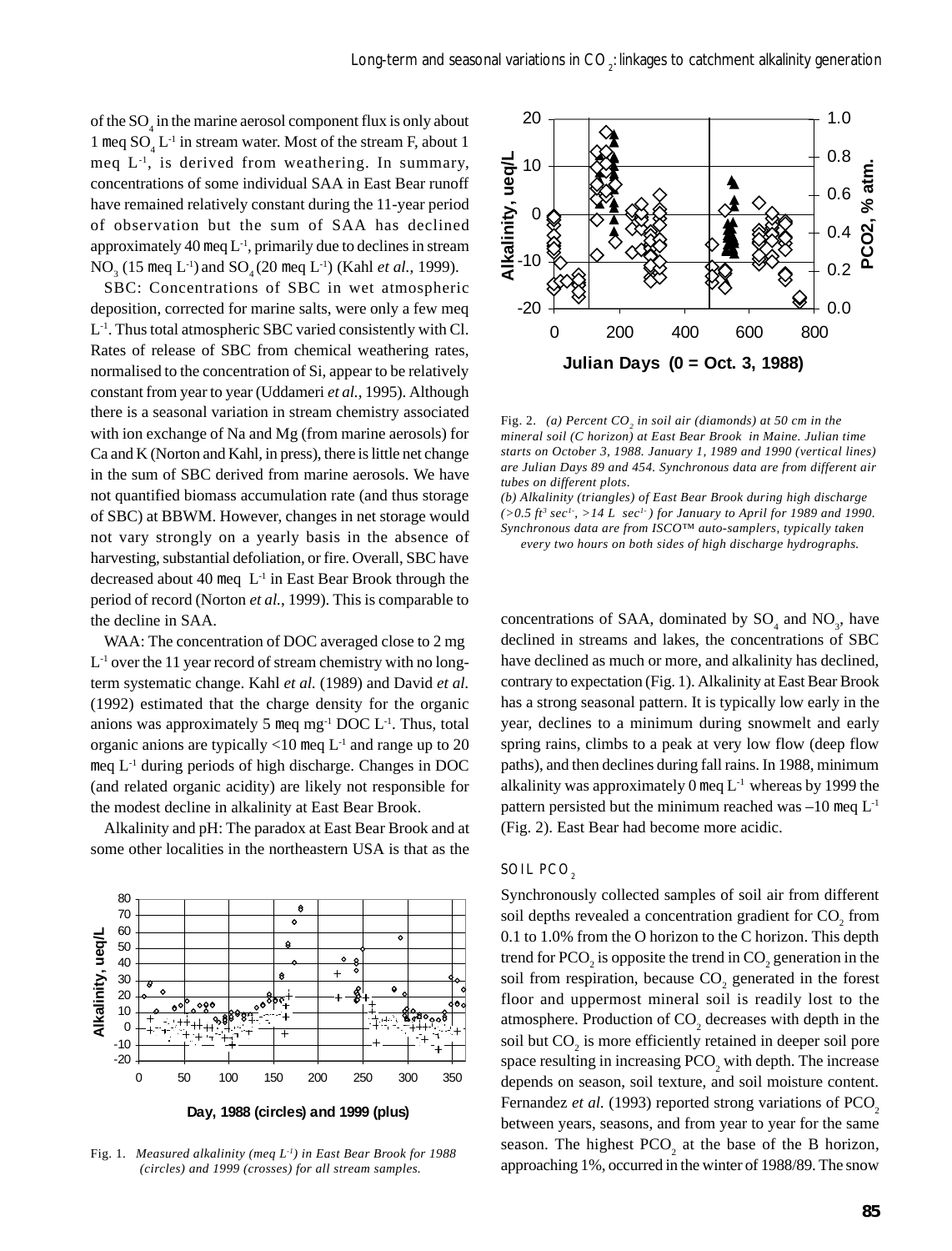pack was particularly deep and continuous during that winter. In the 1989/90 winter which had an intermittent thin snow pack, the  $PCO_2$  was considerably lower, sometimes approaching 0.1%. Summer  $PCO<sub>2</sub>$  in the B horizon was typically about 0.4% (Fig. 2).

Concurrent measurement of stream chemistry, stream discharge, and soil  $PCO<sub>2</sub>$  throughout the 1988–1990 period enabled an evaluation of the relationships among these variables, especially controls on alkalinity. We compared the seasonality of alkalinity (including winter) and stratified the data by discharge. Figure 2 includes alkalinity data for only those times when discharge exceeded  $14 L s<sup>-1</sup>$ , approximately 1/10 of the maximum discharge over the 12-year record. We assume that similar discharge values correspond to similar flow paths. The high alkalinity that occurs in the summer period (Fig. 1) is caused by less acidic flow paths with a PCO<sub>2</sub> of approximately 0.4% of an atmosphere. During the late 1988/89 winter period,  $PCO<sub>2</sub>$  approached 1%, and alkalinity of the runoff (stratified by flow) was approximately 10 meq  $L^{-1}$  higher than the comparable period the following winter, when  $PCO<sub>2</sub>$  was less than 0.2% (Fig. 2). The high  $PCO<sub>2</sub>$  values of winter 1988/89 corresponded with a continuous and extensive snowpack and higher than normal alkalinity; the converse was true the next winter. The higher alkalinity was associated with an increase of SBC (Ca, Mg, and K), greater than the SAA decrease. Approximately half the annual runoff for East Bear is associated with the spring runoff (see Chen and Beschta, 1999, for detailed hydrology). Consequently, this spring period of higher than normal alkalinity influenced a considerable fraction of the volumeweighted mean alkalinity (and base cations) for the year.

### **Discussion**

#### $\mathrm{CO}_\mathrm{\it 2}$ , weathering, and alkalinity PRODUCTION

The long-term role of  $CO<sub>2</sub>$  in chemical weathering is well known. Through the dissolving of  $CO_2$  into water, the formation of carbonic acid  $(H_2CO_3)$ , and the dissociation of  $H_2CO_3$  into  $H^{1+}$ ,  $HCO_3^{-1}$  and  $CO_3^{-2}$  in equilibrium amounts, chemical weathering and alkalinity generation are increased over what would occur in the absence of  $H_2CO_3$ . Respiration of heterotrophic microbial communities decomposing organic matter and root respiration in soils produce elevated concentrations of  $CO<sub>2</sub>$ , further increasing the rates of chemical weathering (demonstrated empirically by Berner and Ji-Long, 1997, for example, and modelled by Neal and Whitehead, 1988). Weathering rates are also enhanced by the production of organic acidity.

In freely-drained forest Spodosols at BBWM, pH varies

dramatically with depth. Within the O horizon,  $pH_{H2O}$  is commonly <4.0, controlled largely by weak organic acidity from partial decomposition of forest floor organic materials. Below the O horizon in these undisturbed Spodosols there is commonly a series of abrupt transitions between horizons. The E horizon, where present, is highly acidic but with a pH >4.0. This horizon is generally chemically inert, and extremely thin, intermittent, or absent. Below the O or E horizon is the B horizon, commonly with  $pH < 4.5$  at its top, still below the pH at which soil  $PCO_2$  can affect pH significantly. Increased pH with depth occurs as the organic acid is precipitated, adsorbed, and metabolised, coincident with percolating solutions encountering increasingly less weathered alumino-silicate minerals. Lower B horizon soil pH at BBWM is commonly between pH 4.5 and 6.0. The higher pH with depth results in an increased role for PCO<sub>2</sub> in controlling acid-base chemistry in soil solutions and groundwater.

Alkalinity is generated in the soil water by the formation of  $HCO_3^-$  from dissolved  $CO_2$  in soil water:

$$
CO_2 + H_2O = H^{1+} + HCO_3^{1-}
$$
 (1)

The  $H<sup>1+</sup>$  produced by reaction (1) reacts with an Al solid phase (e.g.,  $\text{Al(OH)}_{3}$ ) in the soil:

$$
3H^{1+} + Al(OH)_{3} = Al^{3+} + 3H_{2}O
$$
 (2)

Most soil cation exchange sites have a higher affinity for trivalent Al than for di- or monovalent base cations. Consequently an exchange of cations between dissolved and solid phases results:

$$
Al^{3+} + (BC)_{3} - X = Al - X + 3BC^{1+}
$$
 (3)

where  $BC<sup>1+</sup>$  represents a base cation and X represents the soil exchange complex. The net result of reactions (1), (2), and (3) is the production of bicarbonate alkalinity in the soil water (Fig. 3a,b). If soil air  $\text{PCO}_2$  decreases below long-term average values, less  $CO<sub>2</sub>$  dissolves in the percolating soil water, the pH of the soil water tends to be higher than average (particularly if the soil pH approaches or is greater than 5), the soil solutions are less aggressive at chemical weathering and net adsorption of exchangeable cations occurs. A higherthan-average pH along any preferential flow path produces net adsorption of exchangeable cations (including SBC), decreasing the export of base cations (SBC). The alkalinity of the soil water is determined, in the short term, by this ion exchange equilibrium. As the groundwater emerges to a stream, excess  $\mathrm{CO}_2$  is degassed partially (Norton and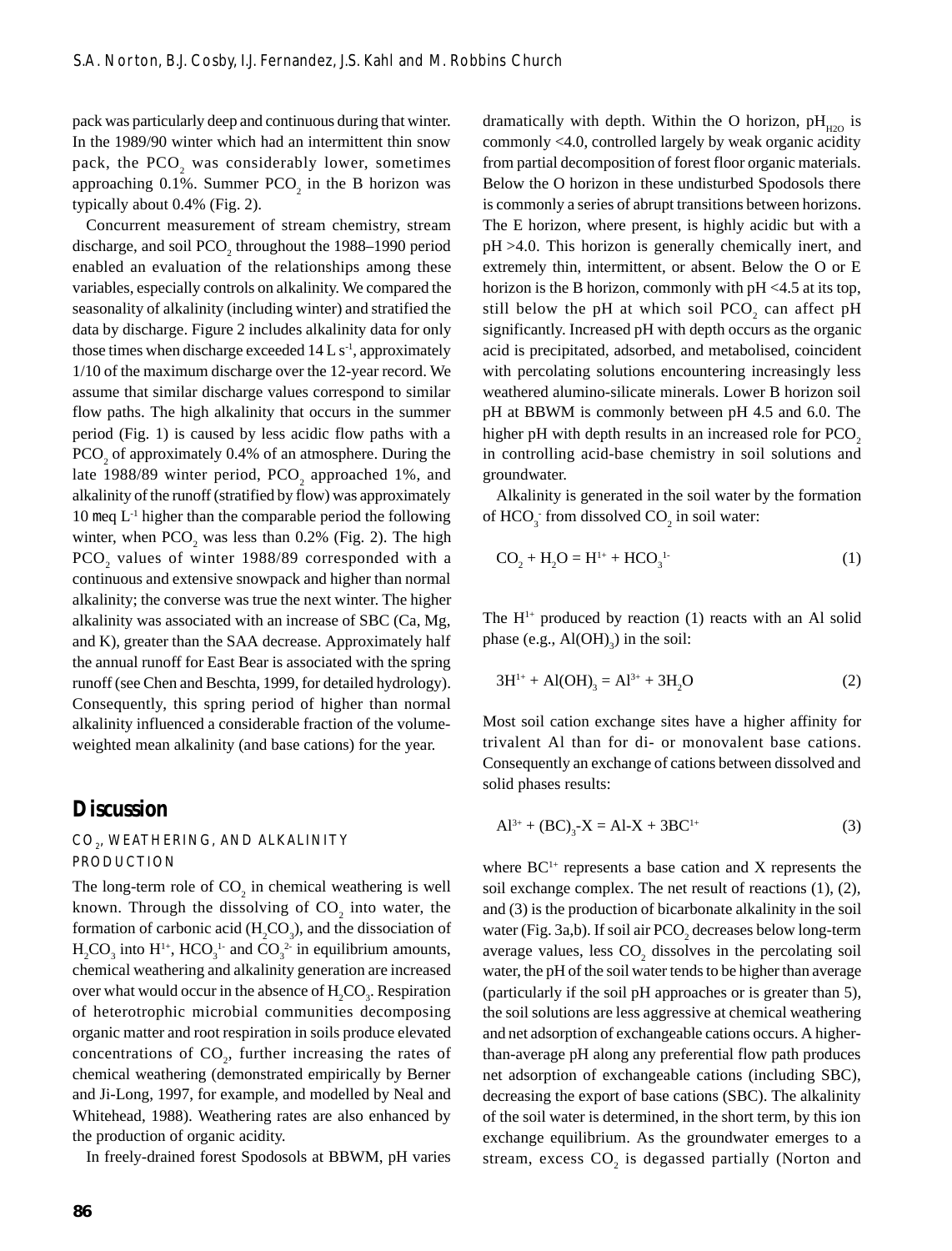

Fig. 3. Conceptual model of the influence of PCO<sub>2</sub> on (a) Export of exchangeable base cations *(BC1+) from soils with high base saturation and (b) Export of exchangeable Al (Al3+) from soils with very low base saturation. East Bear Brook is intermediate in base saturation.*

Henriksen, 1983; Jones and Mulholland, 1998; Neal *et al.*, 1998). Virtually all headwater streams have overpressures of CO<sub>2</sub>, including East Bear Brook. During degassing, the pH increases but alkalinity is unaffected because the water is no longer in contact with soil. Modest alkalinity changes may occur because of interaction between the emergent groundwater and the stream substrate (Norton *et al.*, 2000) and precipitation of hydroxide phases (e.g. Fe and Mn) caused by increased oxidation potential. For lower than normal soil  $\text{PCO}_2$ , the stream water would have lower SBC, accompanied by lower  $HCO_3^{-1}$ , i.e. lower alkalinity. If base saturation in the soil complex is very low, alkalinity variations are induced through interaction with the Al soil complex and soil water (Figure 3b). East Bear Brook responses include variation in the export of both SBC and Al. Degassing of  $\mathrm{CO}_2$  there results in the precipitation of Al in the stream (Roy *et al.*, 1999), with no net alkalinity production. David and Vance (1989) subjected B-horizon soil material from the BBWM site to leaching under  $PCO_2$  ranging from atmospheric (10<sup>-3.5</sup> atm) to pure (100%)  $CO<sub>2</sub>$  (1 atm) and found that alkalinity ranged from  $-5$  to 163 meq  $L^{-1}$ , consistent with the mechanism described above. Their data also suggest that the soils are in equilibrium with a  $\mathrm{PCO}_2$  higher than  $10^-$ <sup>3.5</sup>, because the average alkalinity is higher than  $-5$  meq  $L^{-1}$ . It is concluded that episodic or short-term decreases in PCO<sub>2</sub> in the soil result in lower alkalinity in runoff at BBWM. Episodic or short-term increases in  $\mathrm{PCO}_2$  produce short-term higher alkalinity. This is somewhat counterintuitive because

long-term elevated  $PCO_2$  produces long-term acidification of surface water.

Observed variations in soil air  $PCO<sub>2</sub>$  appear to affect alkalinity to the same quantitative extent as recent changes in  $SO_4$  or  $NO_3$  concentrations in streams and lakes, and thus obscure (or enhance) the expected alkalinity recovery as  $SO<sub>4</sub>$ concentrations decline. Although  $SO<sub>4</sub>$  concentrations in surface waters are generally declining, soil  $PCO_2$  can vary concurrently and on a short time scale. The hypothesis was evaluated by estimating the magnitude of alkalinity changes expected to result from changes in  $SO_4$  concentrations or from changes in soil  $PCO<sub>2</sub>$ . These estimates are derived using the process-based model of soil acid-base chemistry, MAGIC (Cosby *et al.*, 1985a, b).

#### MODELLING BBWM RESPONSE

Cosby *et al.* (1996) applied the MAGIC model to the Bear Brook catchments for the period 1987 to 1992. The lumped parameter model was calibrated to two years of pre-treatment data on the manipulated catchment (West Bear) as well as to four years of data from the reference catchment (East Bear). MAGIC reproduced fairly well the observed stream water chemistry trends in both the treatment and reference catchments for  $SO_4$  and SBC. Residuals for the treated (predicted minus observed chemistry) were least if the West Bear data were used for the West Bear calibration. Both catchments had similar observed patterns (but different absolute values) of alkalinity, pH, and Al. The patterns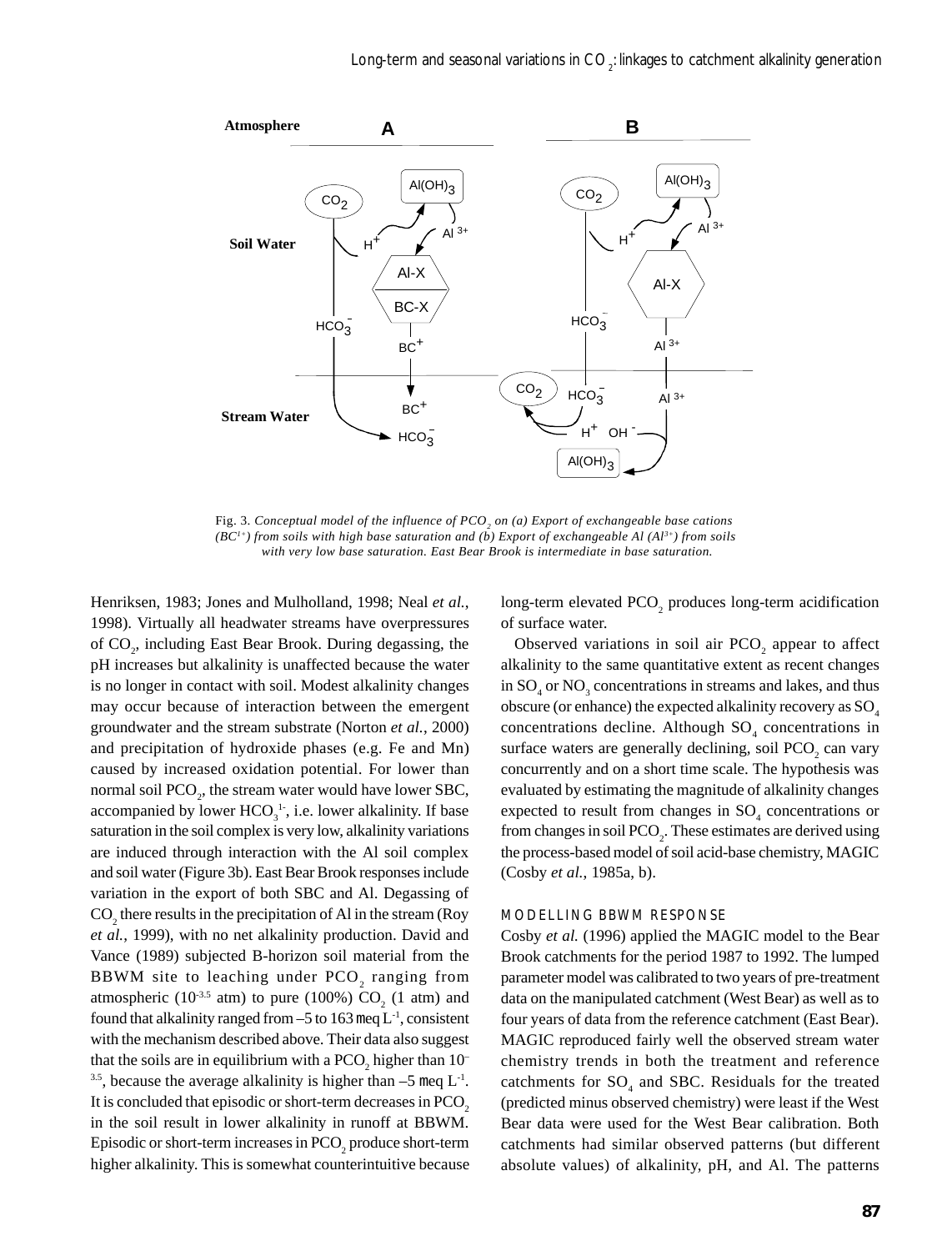differed from some of the MAGIC prediction, suggesting that some process was occurring that was not correctly represented or parameterised in the model. The 1996 calibration of MAGIC for the East Bear catchment was modified for this paper by dividing the soil into an upper organic horizon and a lower inorganic horizon. The modified model was used to simulate the responses of stream water alkalinity to variations in observed  $SO_4$  concentrations and  $PCO<sub>2</sub>$  in the soil air. As  $SO<sub>4</sub>$  decreases in atmospheric deposition, MAGIC predicts a concurrent decrease in  $SO<sub>4</sub>$ and increase in alkalinity of the stream water. However, episodically decreasing  $CO<sub>2</sub>$ , can reduce or even reverse the increase in alkalinity.

Three different 20-year simulations were run:

- (1) The base case simulation assumed no changes in either SO4 concentrations (atmospheric input and stream values for 1991) or soil  $PCO<sub>2</sub>$  (set at 0.25%).
- (2) Responses to altering  $SO_4$  concentrations in soil water, with soil  $PCO_2$  unchanged were examined and the resultant changes in simulated alkalinity relative to the base case simulation were calculated (Fig. 4).
- (3) Soil  $PCO<sub>2</sub>$  in the lower horizon soil was varied while SO4 concentrations were held constant at 1991 values (Fig. 4).

The three simulations began with observed 1991 conditions. By the end of years 1, 10, and 20 of the base case simulation  $(SO<sub>4</sub>$  and PCO<sub>2</sub> unchanged), alkalinity of East Bear had



Fig. 4. *Alkalinity change relative to the base case (1991 concentration of SO4 2-) expected at East Bear Brook from variations of stream SO4 and soil PCO2 for 1, 10, and 20 years. Dashed lines are for SO4 . Solid lines are for PCO2 . Squares are the 1-year response. Triangles are the 10-year response. Circles are the 20 year response. For example, if SO4 2- decreased 20* m*eq L-1, alkalinity would increase 4, 7, or 9* m*eq L-1 over 1, 10, and 20 years, respectively, relative to the base case.*

declined to 6.9, 2.4, and  $-3.8$  meq L<sup>-1</sup>, respectively (Fig. 5). That is, East Bear continued to acidify at 1991 levels of atmospheric S and N deposition and for a constant soil air  $PCO<sub>2</sub>$  of 0.25% in the lower B horizon. This base case response for alkalinity is similar to the actual behavior of East Bear since 1987.

A step *decrease* in SO<sub>4</sub> concentration of 20 meq L<sup>-1</sup> resulted in a simulated alkalinity after the first year following the decrease that was 4 meq L-1 *higher* than the base case stream alkalinity for year one. Similarly, a  $\emph{decrease}$  in soil  $\text{PCO}_2^{}$  to 0.05% resulted in a simulated stream alkalinity in year one that was  $4 \text{ meq } L^{-1}$  *lower* than the base case alkalinity for year one. If the  $0.2\%$  PCO<sub>2</sub> decrease and the 20 meq SO<sub>4</sub> L<sup>-1</sup> concentration decrease occur simultaneously, there would be *no* detectable stream alkalinity (or pH) response to the  $SO<sub>4</sub>$  concentration reduction in year 1 (Fig. 4). These simulations strongly support the hypothesis that "reasonable" changes in soil  $PCO<sub>2</sub>$  can produce changes in stream alkalinity that are of the same magnitude as alkalinity changes expected from declining stream  $SO<sub>4</sub>$  concentrations.

Ten years into the simulation, the base case stream alkalinity declined approximately 5 meq  $L<sup>-1</sup>$  as East Bear continued to acidify from the excess  $SO_4$ . Relative to the base case alkalinity, the step decrease in  $SO_4$  of 20 meq  $L^{-1}$  resulted in an alkalinity increase of 7 meq  $L^{-1}$ . At 20 years, the decrease in SO<sub>4</sub> produced an increase in alkalinity of 9 meq  $L^1$  relative to the base case (the alkalinity of which had declined 11 meq  $L<sup>-1</sup>$  since year 1). At 10 and 20 years, because of the low  $PCO<sub>2</sub>$  of 0.25% for the base case, it is not possible to decrease  $PCO<sub>2</sub>$  enough to compensate for the 20 meq L<sup>-1</sup> decrease in  $\mathrm{SO}_4$ . This change in response through time is caused by cation depletion in the soil to the point where changes in  $SO_4$  are accompanied by a nearly 1:1 response in acidic cations, largely H+. At East Bear Brook, acidification or alkalization from changes in  $PCO<sub>2</sub>$ , relative to the base case, could not be sustained for more than a few decades because of continued soil acidification.

The ratio of (the slope of the curve [D alkalinity:  $D SO_4$ ]) to (the slope of the curve  $[D$  alkalinity: $D PCO_2]$ ) in any year can be used to establish a "compensation factor" for no net change in alkalinity for that year. This ratio expresses the increase (decrease) in  $\text{PCO}_2$  that offsets an increase (decrease) in  $SO_4$  concentration such that alkalinity does not change. Figure 4 shows that if  $CO_2$  is doubled for ten years, the alkalinity remains nearly constant relative to the base case. The opposite effects of  $H_2SO_4$  and  $H_2CO_3$  are caused by their appearance on opposite sides of the alkalinity relationship:

$$
SSBC - SSAA = alkalinity =
$$
  
\n
$$
SWAA - S(H^{+} + Al(OH)_{n}^{+3-n})
$$
\n(5)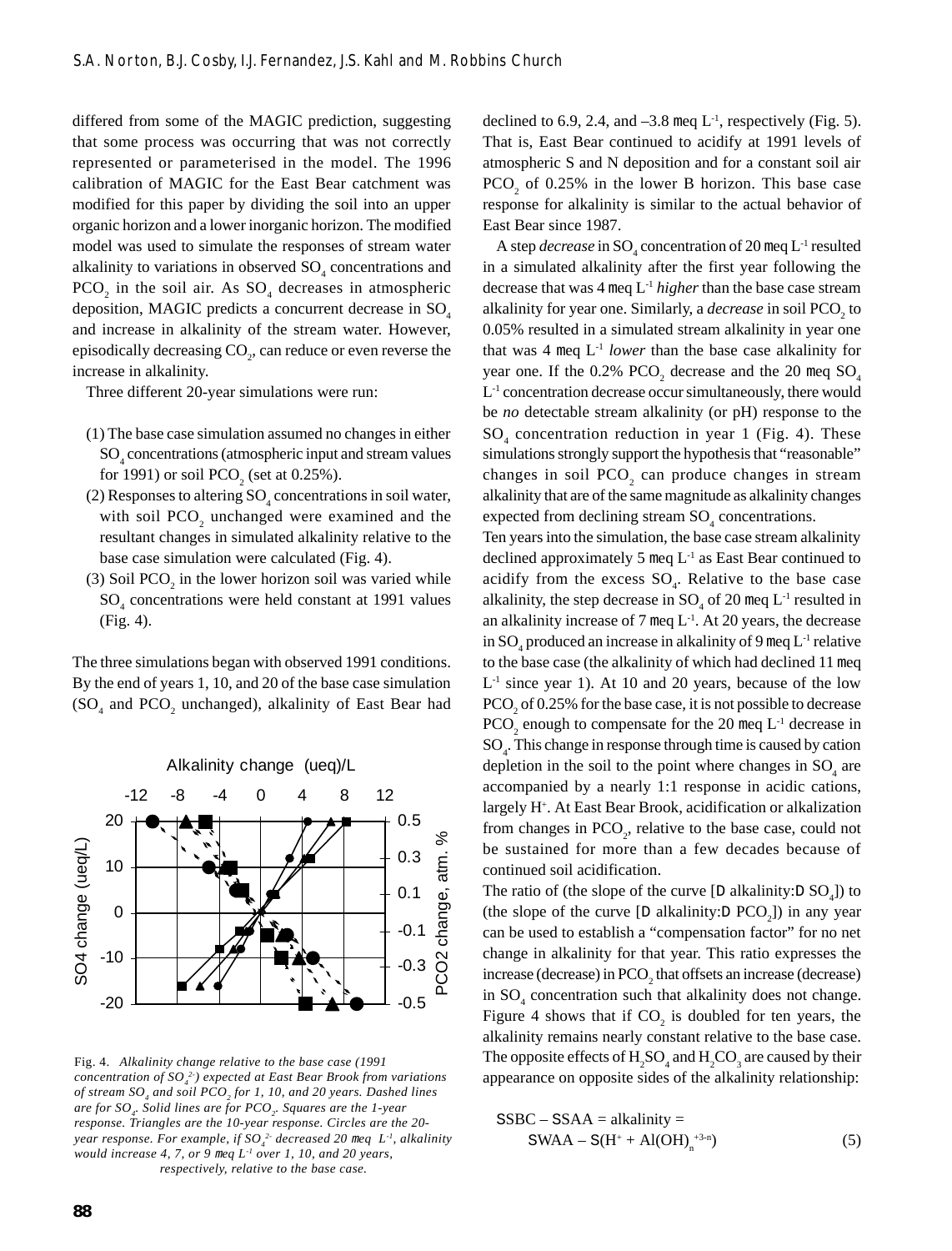

Fig. 5. *Projected response in alkalinity of East Bear Brook to deposition of SO4 atmospheric at 1991 values to (a) a one-year* doubling of soil PCO<sub>2</sub> (solid line), (b) a doubling of soil PCO<sub>2</sub> for 10 *years (dashed line), and (c) a 10-year ramp to doubled soil PCO<sub>2</sub> (dotted line).*

Increased net cation adsorption because of decreased soil air  $PCO<sub>2</sub>$  is charge-compensated in the stream by decreased formation of  $HCO_3^-$  and increased H<sup>+</sup>. However, as  $SO_4$  from the input of  $H_2SO_4$  increases, the charge balance for the higher SO4 is provided by higher concentrations of base cations and increased H<sup>+</sup>. Thus, changes in alkalinity from variations in soil  $PCO_2$  and  $SO_4$  may be additive or cancel each other.

The compensation factor is (D PCO<sub>2</sub>, %)/(D SO<sub>4</sub>, meq L<sup>-1</sup>); the values for East Bear Brook are –0.013, 0.024 and –0.050 for the 1st, 10th, and 20th years, respectively. The increase with time indicates that the potential for changes of soil PCO<sub>2</sub> to offset changes of  $SO_4$  concentration declines with time. For the conditions observed in East Bear Brook soils, the factors suggest that  $PCO_2$  effects could obscure or delay alkalinity increases in response to  $SO<sub>4</sub>$  concentration. The impact of a doubling of  $PCO<sub>2</sub>$  (to 0.5%) for 1 and 10 years, or ramping the PCO<sub>2</sub> to 2× over ten years is shown in Fig. 5. By 20 years the alkalinity increases related to  $\mathrm{SO}_4$  reduction should be observed, in spite of any reasonable variation for soil  $PCO_2$ .

#### IMPLICATIONS OF ALKALINITY CHANGES DRIVEN BY VARIABLE SOIL CO<sub>2</sub>

The increases in alkalinity expected from decreases in atmospheric deposition of strong mineral acid anions may be obscured by decreases in soil  $PCO<sub>2</sub>$ , a process that may persist for several years due to systematic climate change. Conversely, increased  $PCO_2$  will cause enhanced alkalinity production. This would confuse documentation of recovery in surface water alkalinity associated with S emission reductions. Because of the effect of variable  $PCO<sub>2</sub>$ , longterm monitoring is necessary to determine the efficacy of S emission control strategies. Surface water recovery from acidification will, most likely, not be monotonic, an extremely important consideration for evaluation of air pollution control policy.

The amount of short-term production of higher alkalinity due to higher  $\text{PCO}_2$  is controlled by site characteristics prior to the changes. In systems that are more acidic than East Bear, the response of stream alkalinity to changes in  $CO<sub>2</sub>$ would be smaller. More alkaline systems would be more responsive and the effect would persist longer. These conclusions are consistent with the empirical findings of Stoddard *et al.* (1998a,b) who demonstrated that the magnitude of trends in acid/base variables (alkalinity and SBC) are related to the acidity of the system.

Is there evidence for annual decline in soil  $PCO<sub>2</sub>$ , other than that caused by strong seasonality? The authors are not aware of any regional or site-specific integrated programme of soil  $PCO<sub>2</sub>$  monitoring to demonstrate trends for this parameter. The northeastern U.S.A. has experienced some of the warmest years on record during the 1990s. Warmer summer conditions may *increase* both microbial and root respiration in the soil. Increased soil  $PCO_2$  should result in an enhancement of the alkalinity recovery attributed (mistakenly) to  $\text{SO}_4$ . However, Rustad and Fernandez (1998) found that experimental warming of spruce-fir soils in the snow-free period in Maine produced increased respiration and an increase in efflux of  $CO_2$ , but  $PCO_2$  in the lower soil horizon was not significantly higher, even though the temperature at 50 cm depth was increased by 5°C. The effect of such a temperature increase was investigated at the minicatchment scale by Wright (1998). He found that the major result of increased air  $CO<sub>2</sub>$  (to two times atmospheric) plus warming of soil by 5°C was an increased mobilization of NO<sub>3</sub> to runoff. Nitrate *decreased* through the 1990s at East Bear Brook. A decline in soil  $PCO<sub>2</sub>$ , despite increased temperature and possibly increased soil respiration, could result from lower soil moisture content and greater efflux of soil  $\mathrm{CO}_2$ . For this reason, the O horizon of a forest rarely has high  $PCO<sub>2</sub>$ , despite high respiration rates, due to rapid exchange between forest floor gas phases and the open atmosphere. However, atmospheric warming in the winter period may cause a reduction in the temporal extent of the snow-pack, permitting loss of soil  $\mathrm{CO}_2$  and thereby reducing alkalinity of spring runoff from rain and snowmelt.

There are several alternative explanations for the continued decline in alkalinity at East Bear Brook concurrent with declining  $SO_4$  in the stream water:

(1) Perhaps the catchment is still acidifying from excess  $SO_4$ , even as atmospheric loading of  $SO_4$  has declined to produce stream concentrations 15 meq L-1 below 1991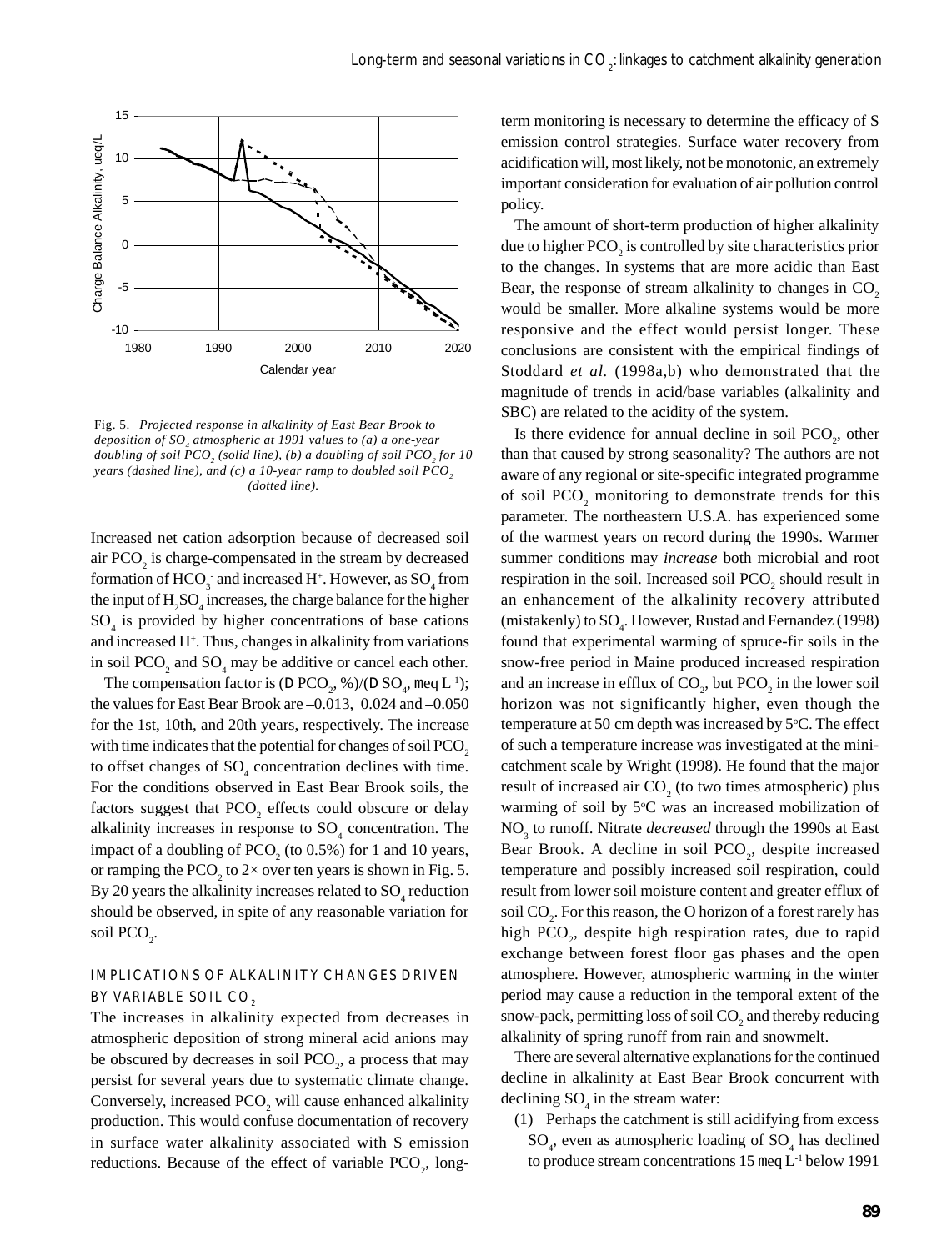values. This explanation appears likely for East Bear. However, the BBWM soils adjust rapidly to changes in atmospheric deposition of  ${SO}_4$  and they should have been close to equilibrium at BBWM in 1991, having been subjected to higher loading prior to 1991. Under 1991 conditions, modelling suggests that East Bear apparently would slowly acidify, decreasing in alkalinity about 0.5 meq  $L^{-1}$  yr<sup>-1</sup>. If soil  $CO_2$  were increased by 0.4% to a long-term average of 0.65%, it would take approximately 40 years for alkalinity to decline to values achieved in the same period with the base case conditions  $(1991 SQ<sub>4</sub>)$ and PCO<sub>2</sub>). Thereafter, the system with elevated  $CO_2$ would be more acidic than for the base case conditions in the model simulation. Before that occurs, labile carbon for production of  $CO<sub>2</sub>$  in soils might become limiting.

- (2) Dillon *et al.* (1997) suggested that drought affecting central Ontario lakes resulted in lowering of the water table and release of  $SO_4$ , oxidized from reduced S in organic matter. This mechanism would operate well in wetland-rich systems, but not at East Bear, which has no wetlands.
- (3) Webster *et al.* (1990) argued that acidification of some seepage lakes was strongly influenced by the moisture budget; lower water supply resulted in evaporative concentration of acidic components. At East Bear Brook, there have been no obvious changes in hydrology that parallel the decline in alkalinity from 1988 to 1999.
- (4) Driscoll *et al.* (1989) suggested that declines in atmospheric deposition of base cations may cause a decline in stream base cations, and thus alkalinity. Base cations have declined little, if at all, at BBWM from 1988 to 1999.
- (5) Lastly, as  $SO_4$  inputs to soil water decline, the rate of base saturation loss should decline. However, the implied net adsorption should be less than the decline in  $\text{SO}_4$ . At BBWM and at many other localities, the decline in base cations in stream waters exceeds the decline in  $\text{SO}_4$ .

#### **Summary**

Variations in soil  $PCO<sub>2</sub>$  at BBWM caused by variation in the snow pack appear to be responsible for variation of alkalinity production during the winter and early snow-melt period. The magnitude of variation  $(+/- 10 \text{ meq L}^{-1})$  is comparable to the increase in alkalinity expected by the reduction in atmospheric  $\text{SO}_4$  from 1990 to 1999. Soil PCO<sub>2</sub> and surface water data with sufficient detail, and linked in space and time, are not available from appropriate catchments to determine the extent to which declines in soil  $PCO_2$  may cause declining stream and lake alkalinity in the northeastern USA and elsewhere. Theory, some field data, and limited

experiments, indicate that variations in soil  $PCO_2$  may introduce significant uncertainty into the interpretation of time series for acid-sensitive surface waters. It is important, therefore, that this mechanism not be overlooked, so that policy and evaluations of trends in air emissions, precipitation chemistry, and surface water chemistry are based on understanding.

## **Acknowledgments**

The helpful comments from Arne Henriksen, Richard Wright, and anonymous reviewers are appreciated. This research was supported by the U. S. Environmental Protection Agency through contracts CR813599 CR816261, CR821014, and R825762-01-0 to the University of Maine. The manuscript has been reviewed by the Agency but does not necessarily reflect the views of the Agency, and no official endorsement should be inferred. Research was also supported by grant (DEB9615199) from the National Science Foundation. This is contribution #2478 of the Maine Agricultural and Forest Experiment Station.

## **References**

- Berner, R.A. and Ji-Long, R., 1997. Alkalinity buildup during silicate weathering under a snow cover. *Aquatic Geochem*., **2,** 301–312.
- Castelle, A.J. and Galloway, J.N., 1990, Carbon dioxide dynamics in acid forest soils in Shenandoah National Park, Virginia. *Soil Sci. Soc. Amer. J*., **54,** 252–257.
- Chen, H. and Beschta, R., 1999. Dynamic hydrologic simulation of the Bear Brook in Maine (BBWM). *Environ. Monit. Assess*., **55**, 53–96.
- Clair, T.A., Dillon, P.J., Ion, J., Jeffries, D.S., Papineau, M. and Vet, R.J., 1995. Regional precipitation and surface water chemistry trends in southeastern Canada (1983-1991). *Can. J. Fisheries Aquat. Sci*., **52**, 197–212.
- Clow, D.W. and Mast, M.A., 1999. Long-term trends in stream water and precipitation chemistry at five headwater basins in the northeastern United States. *Water Resour. Res.*, **35,** 541–554.
- Cosby, B.J., Wright, R.F., Hornberger, G.M. and Galloway, J.N., 1985a. Modeling the effects of acid deposition: assessment of a lumped parameter model of soil water and stream water chemistry. *Water Resour. Res.*, **21,** 51–63.
- Cosby, B.J., Hornberger, G.M., Galloway, J.N. and Wright, R.F., 1985b. Time scales of catchment acidification: a quantitative model for estimating fresh water acidification. *Environ. Sci. Tech*., **19,** 1144–1149.
- Cosby, B.J., Norton, S.A. and Kahl, J.S., 1996. Using a pairedcatchment manipulation experiment to evaluate a catchment-scale biogeochemical model. *Sci. Total Environ*., **183**, 49–66.
- David, M.B. and Vance, G.F., 1989. Generation of soil solution acid-neutralizing capacity by addition of dissolved inorganic carbon. *Environ. Sci. Tech*., **23,** 1021–1024.
- David, M.B., Vance, G.F. and Kahl, J.S., 1992. Chemistry of dissolved organic carbon and organic acids in two streams draining forested watersheds. *Water Resour. Res*., **28,** 389–396.
- Dillon, P.J., Molot, L.A. and Futter, M., 1997. The effect of El